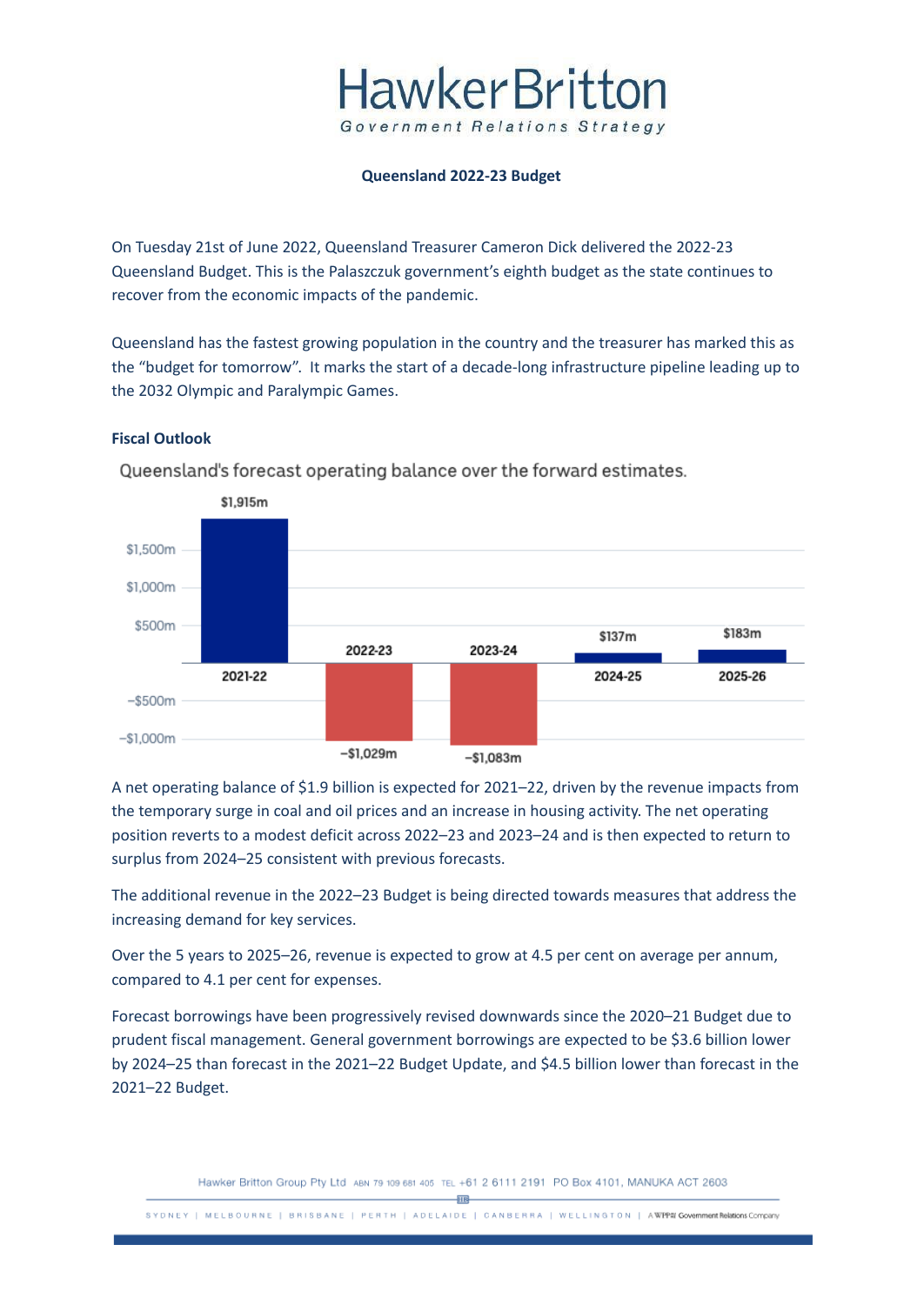# **HawkerBritton** Government Relations Strategy

#### **2022-23 REVENUE**



#### **Revenue**

The 10-year freeze on coal royalties in Queensland will come to an end on June 30.

To reflect the new price of coal being achieved, three new progressive coal tiers would be introduced on 1 July 2022:

- 20 per cent for prices above \$175 a tonne
- 30 per cent for prices above \$225 a tonne
- 40 per cent for prices above \$300 a tonne.

The Queensland government has also announced a new levy on big business to generate an ongoing funding source for mental health services in the state

- Large businesses with a payroll of more than \$10 million will need to pay a levy of 2.5 cents for every \$10 of taxable wages they pay above \$10 million.
- Businesses that have a payroll of more than \$100 million, such as major supermarkets, will pay an additional levy of five cents for every \$10 of taxable wages they pay above \$100 million
- The levy is expected to deliver an annual windfall of \$425 million within three years.

#### Queensland's Gambling Tax

- Queensland's Gambling Tax will rise from 15% to 20%
- The additional 5% will be paid by Gambling Companies and not the individual
- The Gambling Tax will also now be applied to bonus bets
- This is expected to bring in \$80 million in revenue

Hawker Britton Group Pty Ltd ABN 79 109 681 405 TEL +61 2 6111 2191 PO Box 4101, MANUKA ACT 2603

SYDNEY | MELBOURNE | BRISBANE | PERTH | ADELAIDE | CANBERRA | WELLINGTON | AWPP# Government Relations Company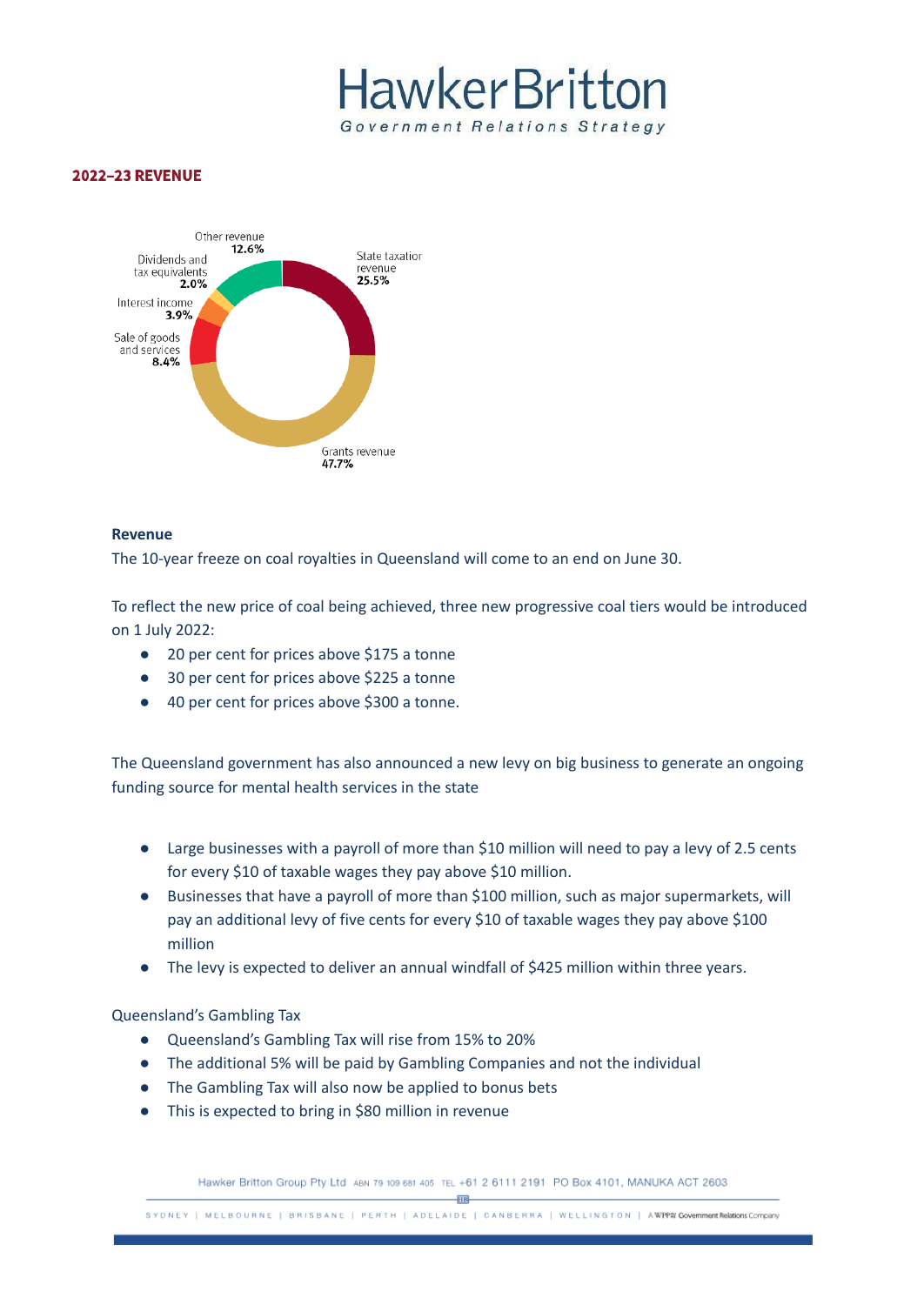# **HawkerBritton** Government Relations Strategy

#### **2022-23 EXPENSES**



#### **Cost of living**

- Queenslanders will automatically receive a \$175 Cost-of-Living Rebate on their next power bill.
	- Cost of \$385 million to the budget.
- \$6.8B in concessions for Queensland individuals, families and businesses in 2022–23
- \$541.3M in 2022–23 for government-managed housing rental rebates
	- An increase of \$178.2M from 2015–16
- \$2.1B in 2022–23 in general transport concessions for bus, rail and ferry services. ○ An increase of \$800M from 2015–16
- \$1.3B in 2022–23 in energy concessions to provide affordable power to households and businesses.
	- An increase of \$610.5M from 2015–16
- Up to \$590 in school textbook and resources allowance,

### **Housing**

- \$741M Resilient Homes Fund jointly funded by the Queensland and Australian Governments under DRFA for homeowners to bolster resilience across 37 council areas
- \$1.9 billion will be available through the Housing Investment Fund over 4 years to boost housing supply and increase housing and homelessness support across Queensland.
	- Under the plan, the government will deliver 7,400 new dwelling commencements across Queensland.
	- A partnership with Brisbane Housing Company has been secured to build 118 new social and affordable homes
- \$10 million per year ongoing to support initiatives to address youth homelessness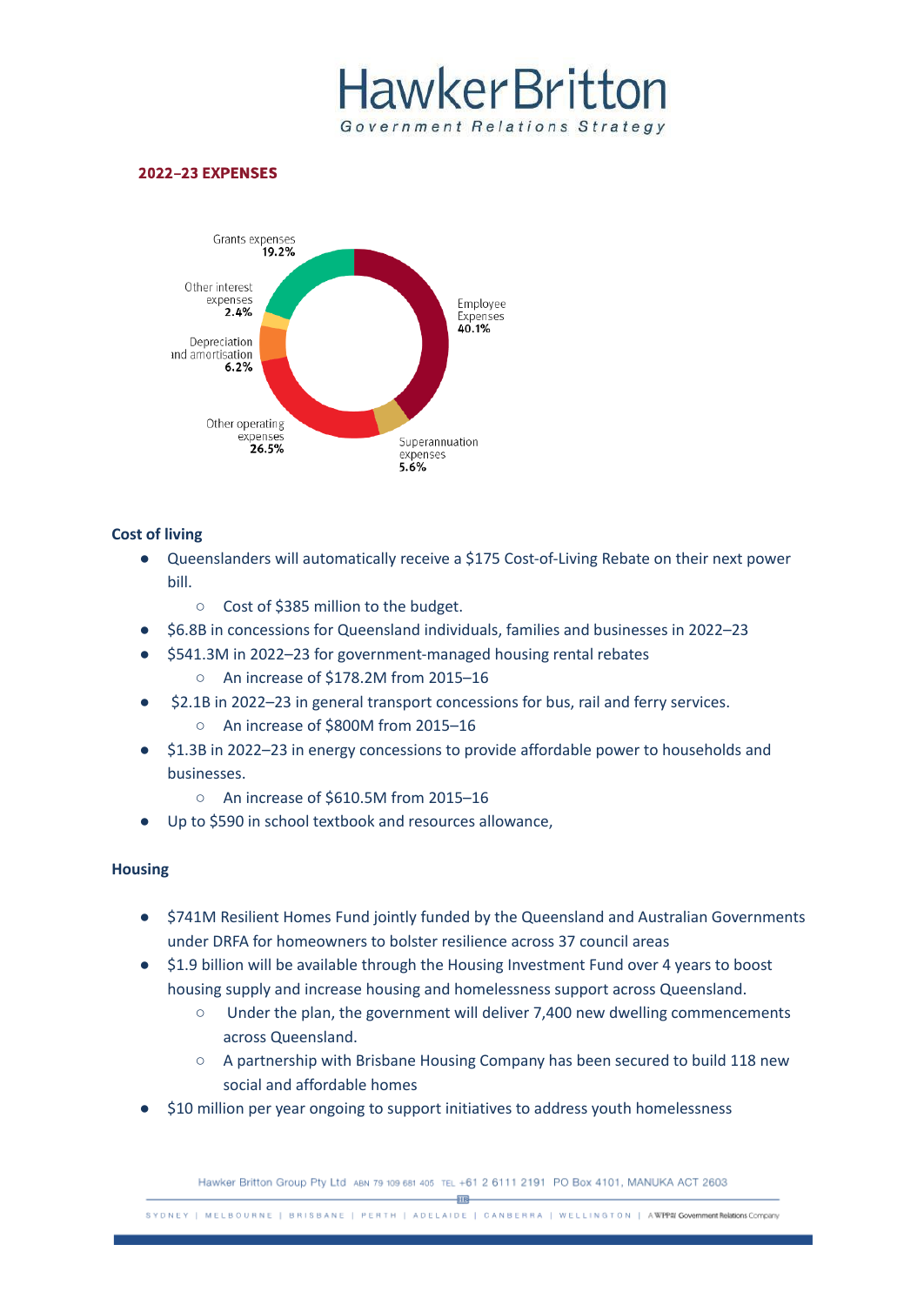# **HawkerBritton**

Government Relations Strategy

- \$175 Cost-of-Living rebate and an average rental benefit of around \$9,900 to help low-income families in social housing with 2 senior high school students
- \$200M over 3 years to increase the Catalyst Infrastructure Fund as well as a I'mnew Growth Acceleration Fund to unlock development and support the delivery of trunk infrastructure and increase the supply of housing in priority development areas

### **Health**

The 2022–23 Budget provides \$23.6 billion in 2022–23 and a \$9.785 billion capital boost to the health system over 6 years.

- 2,200 additional overnight beds across 15 facilities over the next 6 years
- \$1.5B health capital spend in 2022–23
- \$22B in 2022–23 for health and ambulance services, supporting thousands of frontline jobs
- \$1.6B for mental health over 5 years plus an additional
- \$28.5 million in capital funding to support the Better Care Together plan for mental health, alcohol and other drug services
- \$943.5M over 7 years to extend the Building Rural and Remote Program to upgrade infrastructure in rural and remote areas
- \$333.7M over 10 years supporting the Royal Flying Doctors Service
- \$60.3 million for the Queensland Regional Aeromedical Hub
- \$73.9M towards critical Queensland ambulance infrastructure projects
- \$40M to provide free influenza vaccinations for all Queenslanders up to 30 June 2022
- \$750M to build the Queensland Cancer Centre at Royal Brisbane and Women's Hospital

## **Renewable Energy and the Environment**

- \$48M towards pumped hydro energy storage projects
- \$3.5M over 3 years for the continuation of the Great Barrier Reef Education Experience Program to support Queensland's reef tourism
- \$30M is open for councils to assist with the clean-up of their regions
- \$262.5M toward protected area investment and management of ecosystems, natural resources and habitats
- \$40M to help protect Queensland's native animals at risk across South East Queensland, including \$24.6 million to support the South East Queensland Koala Conservation Strategy 2020–2025

## **Manufacturing, Trade and the Economy**

- \$59.1B capital program over the next 4 years
- \$150M over 10 years towards a new Queensland Trade and Investment Strategy for TIQ to enhance Queensland's trade opportunities
- \$291.8M for resource recovery initiatives
- \$68.5M over 5 years to implement the Queensland Resources Industry Development Plan

SYDNEY | MELBOURNE | BRISBANE | PERTH | ADELAIDE | CANBERRA | WELLINGTON | AWPP# Government Relations Company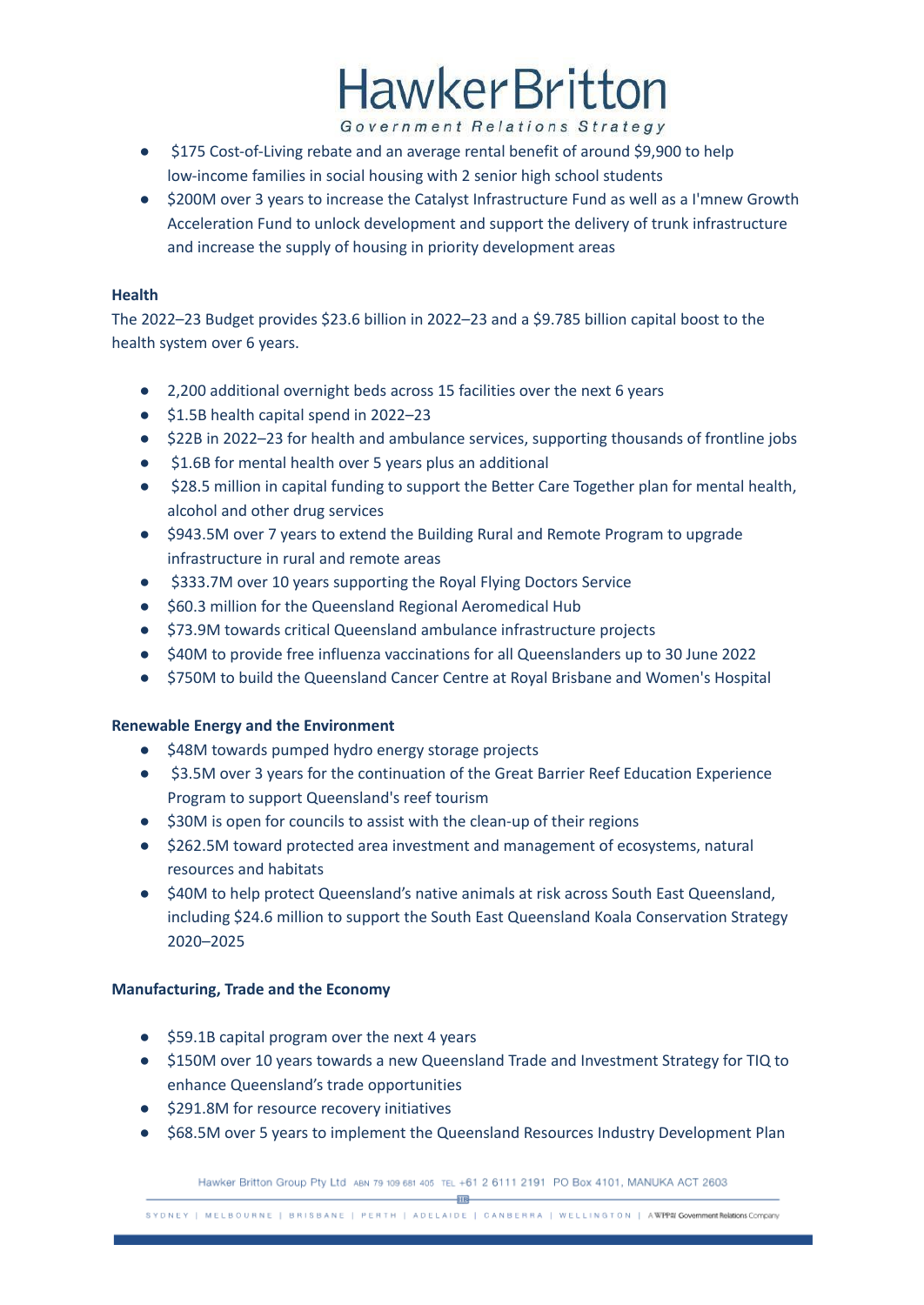# **HawkerBritton**

Government Relations Strategy

- \$66.4M over 4 years for tourism recovery and development initiatives
- \$50M over 2 years to support Queensland manufacturers
- \$35.5M to support the expansion of the Translational Research Institute
- \$39.1M to support small business growth
- \$13.8M increased funding over 6 years towards the Far North Queensland film studio

### **Communities**

- \$80.2M increased funding over 3 years towards Activate! Queensland 2019– 2029 to maximise opportunities for Queenslanders to increase physical activity, taking total funding to \$394 million
- \$31.4M increased funding from 2023–24 to extend the 2032 HighPerformance Strategy to help prepare elite Queensland athletes for Paris 2024 Olympic and Paralympic Games, Los Angeles 2028 Olympic and Paralympic Games, and leading up to Brisbane 2032 Olympic and Paralympic Games

### **Safer Communities**

- \$2.9B in 2022–23 for policing, as well as \$174.6 million for the police capital program, to support quality frontline police services
- \$500 million per year ongoing for child protection services in response to ongoing pressures arising from an increase in demand
- \$125.6M over 4 years and \$19 million per year ongoing to strengthen social services in Queensland \$363M over 5 years
- \$\$78.8M increased funding over 4 years and 18.9 million per year ongoing to continue Youth Justice Strategy reforms
- \$61.3 million ongoing as part of the Queensland Government response to the Queensland Women's Safety and Justice Taskforce, Hear her voice – Report one – Addressing coercive control and domestic and family violence in Queensland, for system-wide reform and criminalising coercive control.
- \$19.2 million over 4 years for specialist domestic, family and sexual violence support services and programs for women in custody

### **Infrastructure**

- \$1.2B increased funding for new schools and new and upgraded infrastructure in existing schools
- \$19.6B in 2022–23 for education and training including TAFE services across Queensland \$2.2B over 5 years
- \$27.2M over 4 years and \$11.7 million per year ongoing to provide an uplift in bus services for highest priority areas, such as northern Gold Coast services
- \$40M over 5 years to improve school travel safety in and around Queensland schools and drop-off zones

Hawker Britton Group Pty Ltd ABN 79 109 681 405 TEL +61 2 6111 2191 PO Box 4101, MANUKA ACT 2603

 $-$ FFB $-$